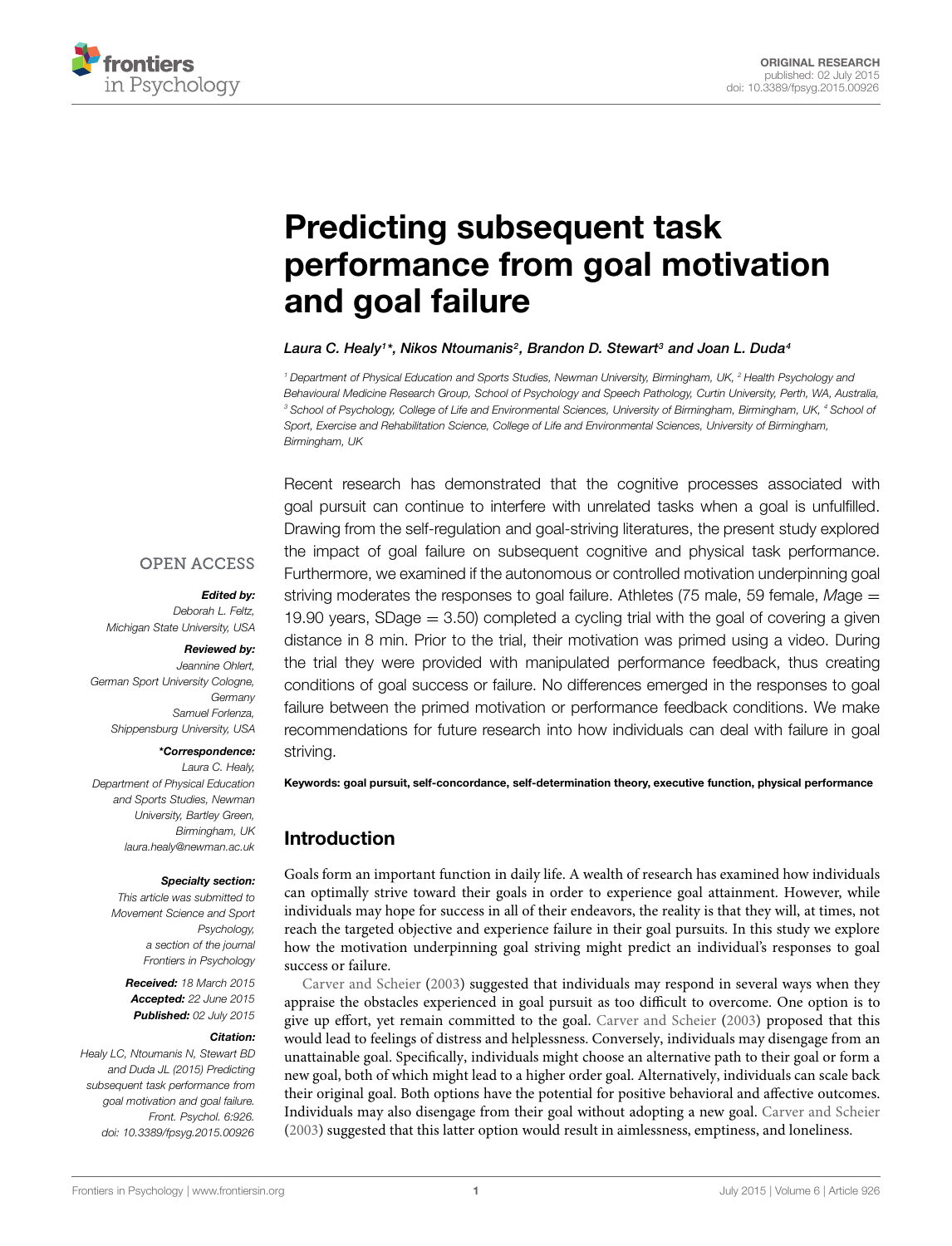As demonstrated in [Carver and Scheier](#page-9-0)'s [\(2003\)](#page-9-0) framework, goal failure can invoke cognitive, affective, and behavioral responses in individuals. Indeed, there is substantial empirical evidence which demonstrates that goal pursuit can have an impact on cognitive processes. [James](#page-10-0) [\(1890](#page-10-0)) first suggested that goals can occupy cognitive resources. Since his original suggestion, there has been extensive research on cognitive processes th[at are beneficial for goal striving. For example,](#page-10-1) Locke and Latham [\(2002\)](#page-10-1), and [Moskowitz](#page-10-2) [\(2002](#page-10-2)) suggested that goals direct attention. When engaged in goal striving, individuals access task-relevant knowledge from memory in order to adopt the m[ost appropriate approach to goal pursuit \(](#page-10-1)Locke and Latham, [2002\)](#page-10-1). Furthermore, [Shah et al.](#page-10-3) [\(2002](#page-10-3)) demonstrated that conscious processes are important for individuals to shield important goals from other goals, which can facilitate progress in goal pursuit.

It has been suggested that even when an individual fails to achieve a goal, that goal can remain active in working memory for extensive periods of time [\(Jostmann and Koole](#page-10-4), [2009](#page-10-4)). Additionally, goal failure is often associated with rumination [\(Martin and Tesser](#page-10-5), [1989;](#page-10-5) [Ntoumanis et al.](#page-10-6), [2014b](#page-10-6)), and as previously mentioned individuals might remain cognitively engaged in goal pursuit even if they have ceased working toward it [\(Carver and Scheier, 2003\)](#page-9-0). This may present a problem for goal striving, as attentional resources may be consumed by the initial failed goal instead of new pursuits which remain achievable. [Lewin](#page-10-7) [\(1935\)](#page-10-7) suggested that goals which have not been achieved can remain active in working memory. Additionally, it has been proposed that such goals can interrupt an individual's thoughts and attention [\(Zeigarnik](#page-10-8), [1927](#page-10-8)). Recent research by [Masicampo and Baumeister](#page-10-9) [\(2011](#page-10-9)) investigated these notions by exploring how the cognitive processes associated with goal striving might have a negative effect by continuing to occupy cognitive resources when goals are unfulfilled. Unfulfilled goals were operationalized as an objective that an individual had been working toward but was yet to be achieved. As such, [Masicampo and Baumeister](#page-10-9) [\(2011](#page-10-9)) suggested that the presence of unfulfilled goals would impact executive function. This has been defined as "a higher order cognitive ability that controls basic and underlying cognitive functi[on for purposeful, goal-directed behavior" \(](#page-9-1)Etnier and Chang, [2009](#page-9-1), p. 470). Executive function is involved in the selection, scheduling and coordination of complex cognitive function, including inhibition, planning and cognitive flexibility [\(Hillman et al., 2008](#page-10-10)).

In a series of studies, [Masicampo and Baumeister](#page-10-9) [\(2011](#page-10-9)) induced unfulfilled goal conditions before asking participants to complete a variety of tasks related to two elements of executive function: fluid intelligence (the ability to maintain and manipulate information in working memory) and impulse control (the selective avoidance of certain stimuli and prevention of prepotent responses to such stimuli). In all studies, the presence of an unfulfilled goal (as opposed to no goal or a fulfilled goal) resulted in poorer performance in the executive function tasks. This effect was moderated by an individual's goal tenacity disposition (i.e., the degree to which individuals generally persist in pursuing goals all the way to completion), whereby those

high in goal tenacity were most impacted by unfulfilled goals. Furthermore, when participants had an unfulfilled goal which was later completed, the negative effect on executive function was no longer evident.

The work of [Masicampo and Baumeister](#page-10-9) [\(2011](#page-10-9)) demonstrates that failing to achieve a goal may have consequences that extend beyond this failure. There are, however, some aspects of their work which could be extended. First, in their work, the unfulfilled goal was an aim that was yet to be achieved, in their own words a "frustrated goal." It could be, therefore, that participants felt they could still fulfill the goal at a later time. However, individuals often experience goal failure without the opportunity to continue working on it. For example, an athlete may set a goal to reach the final of their sport at the next Olympics; however, due to a false start they fail to qualify from the initial heats. While they may be able to adjust the timescale of their goal (e.g., aim to reach the finals at their next major international competition), the opportunity to achieve their original goal is unavailable. To the best of our knowledge, the impact of unattainable goals on executive function has not been addressed within the literature. Given that goals which have not been achieved can intrude on an individual's thoughts and attention [\(Zeigarnik, 1927](#page-10-8); [Lewin](#page-10-7), [1935\)](#page-10-7), we might expect that failed goals would have a negative effect on executive function.

While [Masicampo and Baumeister](#page-10-9) [\(2011\)](#page-10-9) showed that an unfulfilled goal only hindered performance on tasks requiring executive function (Study 3), the goal-related as well as the subsequent tasks were mostly cognitive in nature. It is not known whether these results generalize to physical tasks (primary and secondary) which may not be reliant on executive function. Furthermore, research has not explored how failing in a goal which requires physical exertion impacts performance in subsequent tasks requiring executive function. In the current study the primary task required physical exertion; we also had both cognitive and physical follow-up tasks.

One context where goal striving frequently involves physical exertion is sport; an achievement-driven environment where the setting, pursuit and regulation of goals is commonplace [\(Weinberg](#page-10-11), [2013](#page-10-11)). Given the prevalence and salience of goal pursuit in sport, it seems important to understand how goal failure might impact subsequent physical performance. Anecdotal evidence tells us that some athletes can perceive failure as beneficial for future performance (for example, in a famous advert Michael Jordan describes his performance failures as the reason for his overall and considerable success). Therefore, we manipulated feedback during a physical task to induce goal success or failure, following which we explored the impact of the feedback on performance in several tasks requiring either execution function or physical performance.

A further way in which the extant literature could be advanced is by investigating the role of other individual differences, besides goal tenacity disposition, on the responses to goal failure. One such individual difference from the wider goal striving literature is the underlying motivation with which people strive for their goals. There is growing evidence that demonstrates how diverse types of motivation can differentially impact goal self-regulation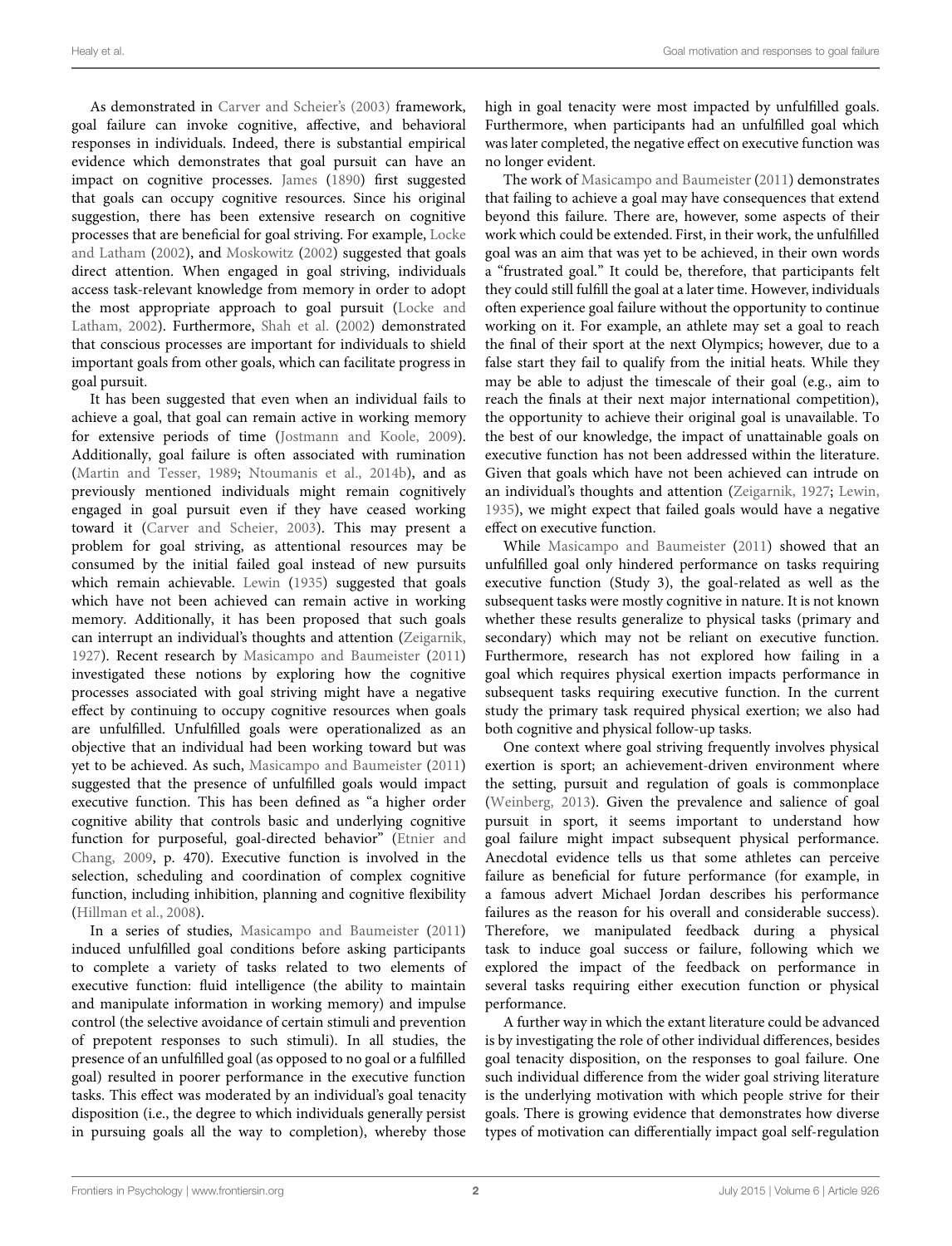[\(Sheldon and Elliot, 1999;](#page-10-12) [Smith et al.](#page-10-13), [2007](#page-10-13); [Ntoumanis et al.,](#page-10-14) [2014a](#page-10-14)[,b\)](#page-10-6). As such, it may be that differences in goal motivation can either accentuate or diminish the impact of failed goals on subsequent tasks requiring executive function.

According to [Sheldon and Elliot](#page-10-12) [\(1999\)](#page-10-12), and reflecting the motivational regulations outlined in self-determination theory (SDT; [Deci and Ryan, 1985,](#page-9-2) [2000](#page-9-3)), goal motives can be split into two broad categories. Autonomous motives, reflecting intrinsic and identified regulations, are aligned with an individual's personal values, and reflect the perceived enjoyment, challenge or importance of the goal. Controlled goal motives reflect introjected and extrinsic regulations and are the products of pressure, which may be from external sources (such as the expectations of important others) or internal factors (for example, feelings of guilt). When striving is underpinned by autonomous motives, individuals have a greater sense of volition, which has been identified as a key determinant of effort in goal striving [\(Gollwitzer](#page-10-15), [1990](#page-10-15)). As a result, autonomous goal motives have consistently been linked with a range of positive outcomes, including greater persistence in goal pursuit [\(Ntoumanis et al.,](#page-10-14) [2014a\)](#page-10-14), higher levels of goal attainment [\(Sheldon and Elliot](#page-10-12), [1999;](#page-10-12) [Smith et al.](#page-10-13), [2007](#page-10-13); [Koestner et al., 2008\)](#page-10-16), and greater psychological and [physical well-being](#page-10-19) [\(Smith et al.](#page-10-13)[,](#page-10-19) [2007](#page-10-13)[,](#page-10-19) [2010,](#page-10-17) [2011;](#page-10-18) Healy et al., [2014](#page-10-19)). In contrast, controlled goal motives have generally been found to be unrelated to goal persistence and attainment [\(Smith et al.](#page-10-13), [2007](#page-10-13); [Ntoumanis et al.](#page-10-14), [2014a](#page-10-14)), and to be negatively or unrelated to well-being [\(Smith et al.](#page-10-13), [2007;](#page-10-13) [Healy et al.,](#page-10-19) [2014](#page-10-19)).

Given these previous findings regarding goal motives and goal-related outcomes, we might expect that goal motives would moderate the impact of failed goals on executive function. Indeed, there may be differences in the responses to goal failure between those striving with autonomous motives, and those who are pursuing goals with controlled motivation. Regarding striving with controlled goal motives, [Ntoumanis et al.](#page-10-6) [\(2014b](#page-10-6)) demonstrated that when a goal becomes unattainable, individuals striving with controlled goal motives do not report adaptive self-regulatory responses. Specifically, in two studies, these authors showed that controlled goal motives were unrelated to both cognitive disengagement and reengagement. Given this finding, we expect that there would be no impact on executive function following goal failure when individuals are striving with controlled motivation.

In contrast, there are several reasons why we expect autonomous goal motives to moderate the responses to goal failure. [Masicampo and Baumeister](#page-10-9) [\(2011](#page-10-9)) showed that unfulfilled goals have a greater impact on subsequent task performance when individuals reported higher levels of goal tenacity. Given previous findings indicate that those with higher autonomous motives demonstrate greater persistence [\(Ntoumanis et al.](#page-10-14), [2014a](#page-10-14)), it could be argued that there will be negative consequences when individuals fail to achieve a goal for which they are striving with autonomous motives. This notion is supported by recent research which found that athletes with autonomous goal motives struggled to cognitively disengage from a goal which had become unattainable [\(Ntoumanis et al.,](#page-10-6) [2014b](#page-10-6)). It may be that a similar effect is shown in the responses to goal failure and as such, it was hypothesized that autonomous goal motives will have a negative impact on executive function resources when individuals experience goal failure.

Equally, however, we could provide an argument as to why autonomous goal motives might be beneficial following goal failure. While [Ntoumanis et al.](#page-10-6) [\(2014b](#page-10-6)) found that those with autonomous motives struggled to disengage from an unattainable goal, they also showed that these individuals found it easier to cognitively reengage in an alternative goal (which led to the same higher order goal), as long as they realized early in their striving that the goal had become unattainable. Furthermore, autonomous goal motives have consistently been associated with greater positive affect [\(Smith et al.](#page-10-13), [2007;](#page-10-13) [Ntoumanis et al.](#page-10-14), [2014a](#page-10-14)), which has been shown to play an important role in promoting goal flexibility [\(Marien et al., 2012\)](#page-10-20). Given these findings, we expected that there would be less of a negative effect on executive function when individuals fail to achieve a goal which is underpinned by autonomous motives.

To summarize, the aim in the present investigation was to examine how goal motivation might moderate (by augmenting or buffering) the impact of goal failure on post-task executive function and subsequent physical task performance. We expected that there would be no differences in the outcome variables between autonomous and controlled goal motives when the goal was achieved, but a moderation effect would be evident under goal failure conditions. Specifically, we expected a null effect for controlled motives and a significant effect (either positive or negative, as we had equally plausible competing hypotheses) for autonomous motives under conditions of goal failure.

## Materials and Methods

#### **Participants**

Following ethical approval from the Science, Technology, Engineering and Mathematics Ethical Review Committee at the University of Birmingham, we recruited 136 athletes (75 male, 59 female,  $Mage = 19.90$  years,  $SDage = 3.50$ ) from various sports (except cycling and triathlon to avoid inclusion of participants with experience in cycling events) in return for course credit or financial reward  $(£5)$ . These athletes were from a variety of team (e.g., netball, hockey, rugby) and individual (e.g., athletics, boxing, and swimming) sports, and trained on average for 5.98 h every week (SD = 4.07). All participants were aged 18 or over, and were informed they could withdraw from the study without being required to provide a reason for their withdrawal. Written informed consent was gained from all participants prior to participation. An a priori power analysis conducted using GPower 3.1 [\(Faul et al., 2007](#page-10-21)) based on an effect size of  $f = 0.15$ indicated that a sample of 128 participants were needed for  $\alpha = 0.05$  and power = 0.80.

#### Design

We used a 2 (outcome condition: success/failure) by 2 (prime condition: autonomous/controlled) between-subjects design.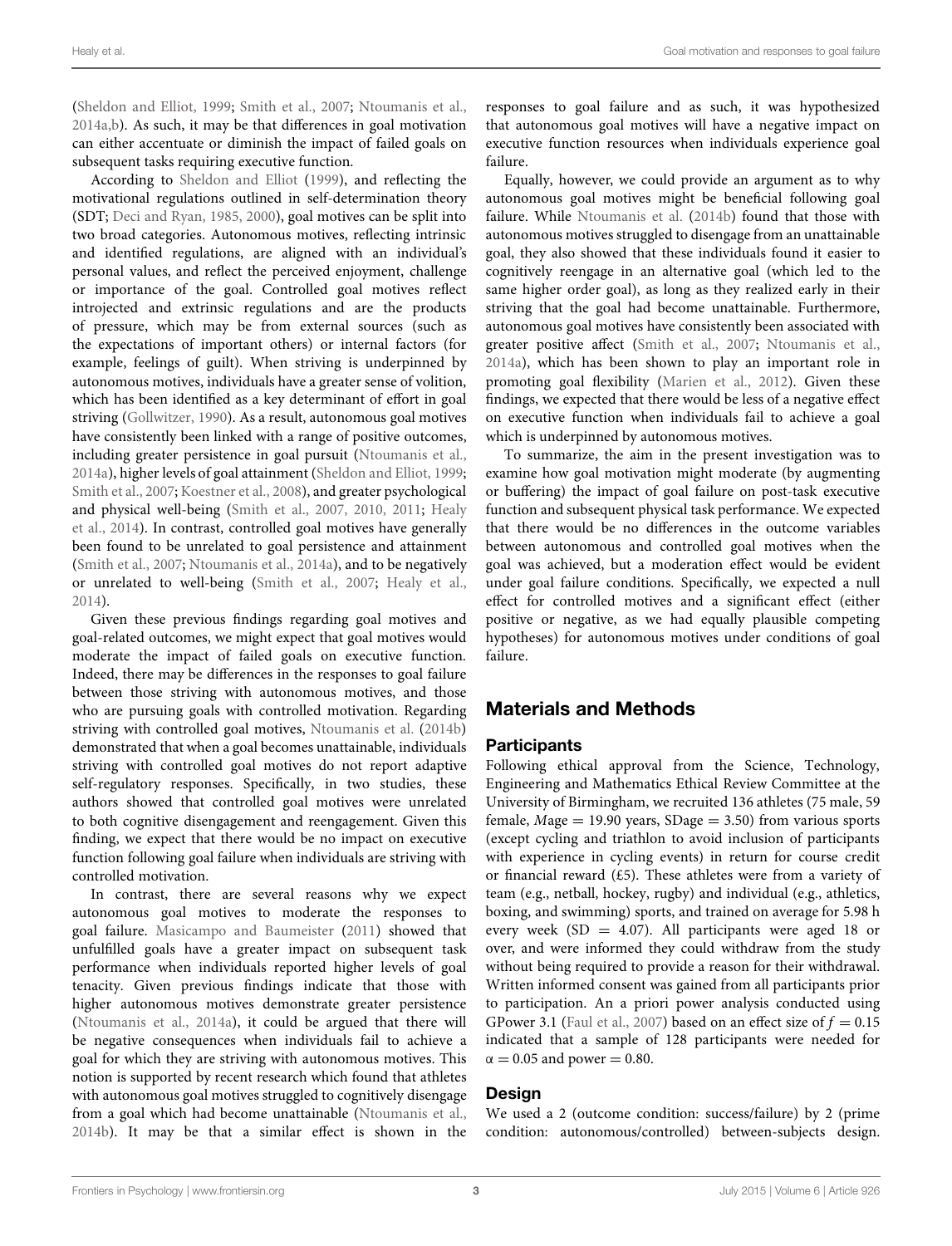Participants were randomly assigned to one of four experimental conditions: autonomous prime success feedback (AS;  $n = 36$ ), autonomous prime failure feedback (AF; *n* = 33), controlled prime success feedback (CS;  $n = 32$ ) and controlled prime failure feedback (CF;  $n = 35$ ). Our primary goal task involved an 8-min trial during which participants had to cover an individually assigned distance goal on a cycle ergometer. We were primarily interested in the impact of our experimental conditions on secondary task performance. As such, we used three secondary tasks, which participants performed in a randomly assigned order following the cycling trial. Of these three tasks, two measured executive function [Trail Making Test (TMT) and Anti-Saccade Test (AST)] and one assessed physical performance.

## Measures

#### Motivational Primes

In order to examine the impact of different goal motives on the responses to goal failure, participants were exposed to either an autonomous or controlled motivation video prime. These primes consisted of watching a gender-matched actor describing their motivation for an upcoming unrelated to our study task, and were used to induce the goal motivation for the necessary condition. The primes were presented on a computer screen and lasted between 2:14 and 2:45 min (depending on the gender and the condition). We developed these primes specifically for goal motives research. In the autonomous prime, the actor described striving for an unrelated goal because of the personal importance of the goal, and how the goal would be challenging but enjoyable. Conversely, within the controlled prime the actor portrayed that they were striving to avoid guilt-related feelings. The primes have been shown to invoke behavioral responses in accordance with [Sheldon and Elliot'](#page-10-12)s [\(1999](#page-10-12)) theoretical model, whereby individuals exposed to the autonomous prime demonstrated greater goal persistence than those who received the controlled prime [\(Ntoumanis et al.](#page-10-14), [2014a](#page-10-14)). As a cover story, and consistent with [Ntoumanis et al.](#page-10-14) [\(2014a](#page-10-14)), participants were informed that the primes formed part of a separate, unrelated study exploring the impact of exercise on memory. During the funneled debriefing participants completed items pertaining to the goal motivation of the actor in the prime, to ensure that the primes were perceived in the manner intended. We administered four items (e.g., "*To what extent did the participant in the video suggest that they were going to try and achieve their goal to avoid feeling guilty?*"; *"To what extent did the participant in the video suggest that they expected to enjoy the activity they were about to do?"*) which reflected either controlled or autonomous goal motives. These items were presented as memory questions in order to maintain our cover story, and participants rated them on a 1 (*not at all*) to 7 (*very much so*) scale.

#### Main Task

During the main 8-min cycling trial, we displayed manipulated feedback to participants on a computer screen immediately in front of the cycle ergometer. This was updated every minute to provide the participant with information related to their progress toward their goal, and varied dependent on

the experimental condition. Participants in the AS and CS conditions received feedback to suggest that they were making better than expected progress, with the final values showing they had achieved their goal as they had covered a distance greater than their goal (attaining between 108 and 111% of their original goal). Participants in the AF and CF conditions received feedback to suggest that they were making worse than expected progress with the final values showing they had not achieved their goal (reaching between 89 and 92% of their target distance).

# Secondary Task Performance

## *Trail making test*

The TMT measures cognitive abilities such as visual scanning with a motor component, cognitive flexibility and task-set inhibition ability [\(Etnier and Chang](#page-9-1), [2009\)](#page-9-1). TMT consisted of two parts. In part A, participants were required to sequentially link 25 encircled numbers (e.g., 1, 2, 3, 4, etc.) on a sheet of paper as quickly as possible. Part B followed a similar format; however, the sequence included alternating numbers and letters (e.g., 1, A, 2, B, 3, C, etc.). Participants were given a shorter version of both parts in order to familiarize themselves with the task prior to performing the actual test. For each participant, the time to complete the TMT was recorded on a stopwatch by an experimenter. Participants were required to correctly complete the TMT; if there were any mistakes then the time continued while they returned to make corrections before fully completing the task. For the purpose of the analyses, the time to complete Part A was subtracted from the time to complete part B to a single dependent variable (TAB cost), as this can isolate the executive function from other lower cognitive abilities [\(Etnier and Chang](#page-9-1), [2009\)](#page-9-1).

## *Anti-saccade test*

The AST assesses working memory [\(Kane et al.](#page-10-22), [2001\)](#page-10-22). Participants performed the AST, which was designed according to descriptions in previous research (e.g., [Everling and Fischer](#page-10-23), [1998;](#page-10-23) [Kane et al.](#page-10-22), [2001](#page-10-22)), on a computer. Participants were asked to correctly identify a letter (*H* or *T*), briefly presented on the screen by pressing the respective key on a standard UK keypad. These letters were presented in peripheral vision for a period of 100 ms, preceded by a green circle which appeared for 400 ms as an initial preparatory stimulus. The cue and the stimuli were in 20 point font (∼6 mm height × 5 mm width), and were presented at  $10.5°$  of visual angle from the fixation point (+ at the center of the screen). In the first condition, the pro-saccade condition, both the preparatory stimulus and the letter appeared on the same side of the screen. In the anti-saccade condition, the initial stimulus and letter appeared on opposite sides of the screen; thus participants were required to inhibit the response of attending to the initial stimulus in order to correctly identify the letter. The fixation cross  $("+")$  was presented in the center of the screen for 2000 ms and each condition contained a total of 48 trials. For the purpose of our analysis we used anti-saccade error (the number of incorrect responses made in the anti-saccade condition) as the dependent variable, given that higher anti-saccade error indicates lower cognitive control [\(Everling and Fischer](#page-10-23), [1998](#page-10-23)).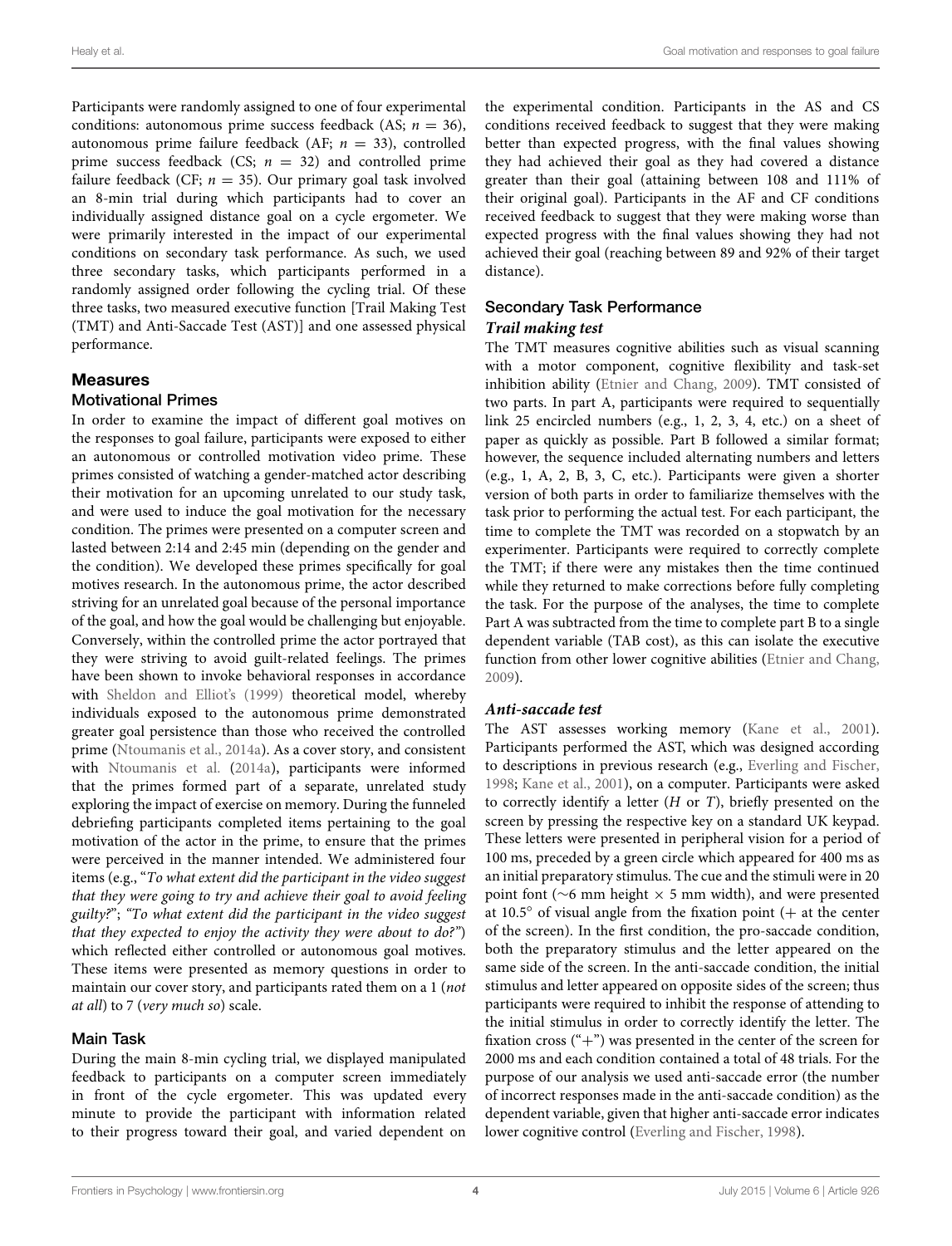## *Physical performance*

The final measure of subsequent performance was a test of physical performance. We wanted a task for which (a) participants were likely to be familiar with without being trained or experts in the physical movements, and (b) executive function was not a key requirement for successful performance. With this in mind we chose a buzzer task, where participants were required to move a metal wand along a piece of metal wire which had been manipulated to include curves and bends. If the wand touched the wire, an electrical circuit was completed which set off a buzzer sound. Participants were instructed that they had to move the wand from one end of the wire to the other as quickly as possible, while also trying to make as few mistakes as possible. They were also informed that for every time the buzzer sounded, 5 s would be added to their overall time. As such, both speed and accuracy were important for a successful performance of the task. Participants performed this task three times; the time to complete each trial was recorded by the experimenter using a stopwatch. We created a mean of the three trials to use in our analyses.

## Control Variables

Given that goal striving can be impacted by perceptions of goal difficulty, importance, and efficacy [\(Locke and Latham](#page-10-1), [2002](#page-10-1)), we asked participants to rate their perceptions of these variables prior to the 8-min cycling trial. Specifically, they completed three items for goal difficulty (e.g., "How challenging is your goal?"), importance (e.g., "How important is it to you that you achieve your goal?"), and efficacy (e.g., "How confident are you that you will achieve your goal?") on a 1 (*not at all)* to 7 (*very)* scale. During the trial, we asked participants to rate their goal attainment expectancy (e.g., *"To what degree do you believe you are going to achieve your goal?*") on a 1 (*not at all)* to 7 (*very much)* scale. This was used to ensure that the feedback created the expected perceptions of success and failure for the respective conditions. Every 2 min during the trial, participants rated their perceptions of effort and goal attainment expectancy. The latter was primarily used to ensure that the feedback was perceived in the manner we intended (i.e., those in the failure conditions would have report lower goal attainment expectancy than those in the success conditions).

## Procedure

The experimental protocol was similar to that used in previous goal motives research (e.g., [Ntoumanis et al.](#page-10-14), [2014a](#page-10-14)[,b](#page-10-6)). Participants completed one individual experimental session. Prior to their arrival in the laboratory they were asked to avoid strenuous exercise for 24 h, and food, alcohol, caffeine, and tobacco for 3 h. Participants were fitted with a heart rate (HR) monitor on arrival to record resting HR, before completing consent forms, a health screening questionnaire, and demographic questions. As a cover story, participants were informed that they would be completing a battery of tests with specific goals which assessed factors important for sport performance; as such it was considered that a higher order goal was to perform well across all tasks.

Participants first completed a warm up on the cycle ergometer, followed by an incremental submaximal test. This was performed

in order to standardize the workload across participants, and control for the impact of exercise intensity on their psychological responses [\(Ekkekakis, 2003\)](#page-9-4). The submaximal test consisted of four 2-min stages where the workload increased at every stage. HR was recorded at the end of each stage, and we extrapolated these values against the workload on the bike. This enabled us to determine the workload required for participants to be working at 50% of their age-predicted maximum HR (220 beats per minute minus age). The load on the bike was set at this level for the 2 and 8-min cycling tasks.

Participants next completed a 2-min cycling trial, which was used to create a personal goal for the main cycling trial. For this task, they were informed that their goal was to cover as much distance as possible. In a rest period following the 2-min trial, participants were informed that the distance they had just covered would be used to calculate their goal for an 8-min cycling trial. Specifically, the 2-min distance was multiplied by four and then slightly adjusted so that the 8-min goal constituted 95% of this multiplicative value. Previous work [\(Ntoumanis et al.](#page-10-6), [2014b,](#page-10-6) Study 2) suggests that this procedure is successful in ensuring the participants feel the goal is difficult yet attainable. Once they were aware of their goal, participants were asked to complete measures that assessed variables which we controlled for in subsequent analyses (e.g., perceptions of goal difficulty, efficacy and importance). The 8-min goal trial then commenced, with the manipulated feedback presented to all participants as previously described.

Following the 8-min trial the participants were presented with the three subsequent tasks, the order of which was randomized across participants. After they had performed all three tasks, par[ticipants completed a funneled debriefing \(](#page-9-5)Bargh and Chartrand, [2000\)](#page-9-5) to probe for suspicion of both the motivation prime and the success or failure feedback presented during the cycling trial. Debriefing was completed via email once data had been collected from all participants.

## Data Analysis

Factorial analyses of variance (ANOVAs) and multivariate analyses of variance (MANOVAs) were conducted on the demographic and control variables. There were two betweensubject factors; outcome condition (success/failure) and prime condition (autonomous/controlled). In order to ensure that the primes and feedback were perceived in the manner expected across the experimental conditions, we performed two manipulation checks. First, we conducted a mixed model ANOVA for the participants' goal attainment expectancy during the trial. Again, the between-subject factors were the prime and outcome conditions, and the within-subject factor was time (2-, 4-, and 6-min). Of particular interest was the change in perceptions of goal attainment over the trial, and how this was predicted by the prime by outcome interactions. For this analysis, the Greenhouse-Geisser epsilon correction was employed if the Maulchly's test indicated that the assumption of sphericity had been violated. Additionally, to ensure the primes had been perceived as we expected, a factorial (prime condition  $\times$  outcome condition) MANOVA was conducted on participants' responses to the items regarding the actor's goal motivation. Our primary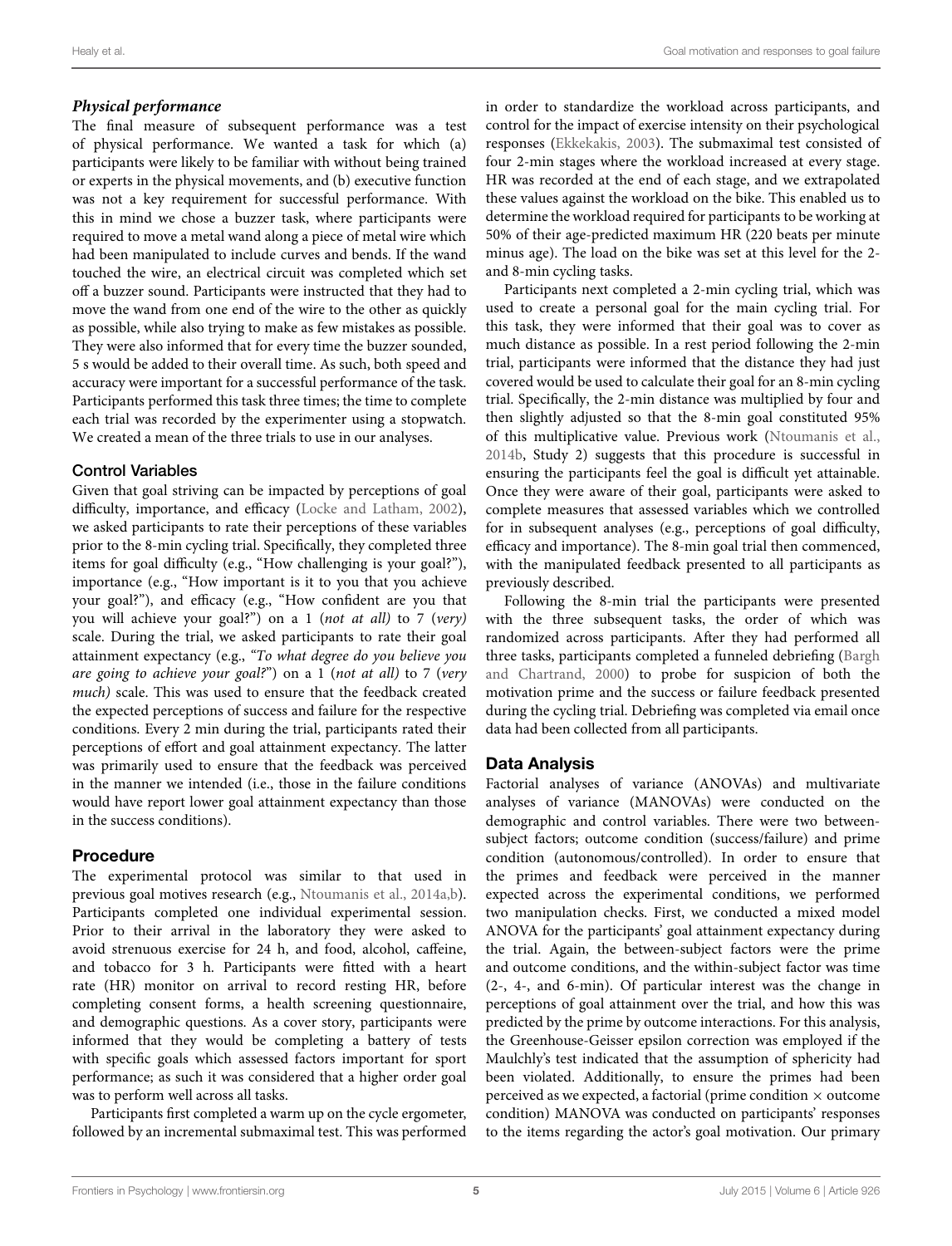analyses relating to secondary task performance were analyzed using factorial ANOVA. For all analyses, the alpha level was set at  $p < 0.05$ .

## **Results**

#### Preliminary Analyses

Six participants who indicated suspicion of either the prime or the success/failure feedback were removed from all analyses. The data were screened for multivariate outliers using Mahalanobis distance; this resulted in the removal of four further participants. Hence, the final sample consisted of 126 participants (AS;  $n = 34$ , AF;  $n = 31$ , CS;  $n = 32$ , CF;  $n = 29$ ).

We present the descriptive statistics and scale reliabilities in **[Table 1](#page-5-0)**. We first conducted preliminary tests to ensure that our findings would not be confounded by group differences in demographics or control variables. The findings of these preliminary analyses are displayed in **[Table 2](#page-6-0)**. Separate two (outcome condition: success/failure) by two (prime condition: autonomous/controlled) factorial ANOVAs showed no significant main effects or interactions for any of the demographic or control variables. There were also no significant main effects or interactions on the actual total distance covered by participants (as opposed to the distance displayed by the manipulated feedback). A two (outcome condition: success/failure) by two (prime condition: autonomous/controlled) multivariate analysis of variance (factorial MANOVA) revealed no multivariate or univariate main effects or interactions for the goal-related variables (goal difficulty, goal efficacy, goal importance). Taken together, the non-significant findings of these analyses suggest that our results were not confounded by group differences in demographics or control variables.

In addition to our preliminary analyses, we also conducted manipulation checks. These findings are also displayed in **[Table 2](#page-6-0)**. A mixed model ANOVA on participants' perceptions of goal attainment expectancy indicated a significant time by outcome condition interaction. Pairwise comparisons revealed that those in the success conditions reported higher goal attainment expectancy than those in the failure conditions at all time points. There was also an outcome condition main

effect whereby those in the success conditions reported higher overall goal attainment expectancy than those in the failure conditions. There were no other significant main effects or interactions.

A MANOVA examining the participants' responses to the items regarding the actor's goal motivation confirmed that the prime had been perceived in the manner we anticipated across the prime conditions. Specifically, there was a significant multivariate main effect for prime condition but no main effect for outcome condition and no interaction Furthermore, there were significant differences in the ratings of the actor's autonomous and controlled goal motivation between the different primes, with those receiving the autonomous prime rating the actor as higher in autonomous and lower in controlled goal motives than those viewing the controlled prime, and vice versa. Importantly, there were no significant univariate effects for the outcome condition and no interaction. As such, we were satisfied that our primes and the manipulations of feedback had been perceived by participants in line with the four experimental conditions we wished to create.

#### Secondary Task Performance

For the TMT analysis, we conducted a two (outcome condition: success/failure) by two (prime condition: autonomous/controlled) ANOVA on the TAB cost score. This factorial ANOVA revealed no significant main effects for outcome condition  $[F(1,122) = 0.33, p = 0.57, \eta_{p}^{2} = 0.003]$  or prime condition  $[F(1,122) = 0.10, p = 0.75, \eta_p^2 = 0.001]$ , and no interaction  $[F(1,122) = 1.20, p = 0.28, \eta_{p}^{2} = 0.01].$ These findings are displayed in **[Figure 1](#page-7-0)**. A two (outcome condition: success/failure) by two (prime condition: autonomous/controlled) factorial ANOVA on the anti-saccade error showed there were also no significant main effects for outcome  $[F(1,122) = 0.02, p = 0.89, \eta_{\rm p}^2 < 0.001]$  or prime condition  $[F(1,122) = 0.29, p = 0.59, \eta_{p}^{2} = 0.002]$ , and no interaction  $[F(1,122) = 2.81, p = 0.10, \eta_{\rm p}^2 < 0.02]$ . A final two (outcome condition: success/failure) by two (prime condition: autonomous/controlled) factorial ANOVA on the physical performance task showed no outcome  $[F(1,122) = 0.45, p = 0.51,$  $\eta_p^2 = 0.004$ ] or prime condition [*F*(1,122) = 0.36, *p* = 0.55,  $\eta_{\rm n}^2$  $p = 0.003$ ] main effects, and no interaction [ $F(1,122) = 1.74$ ,

<span id="page-5-0"></span>

| TABLE 1   Cronbach's internal reliabilities and descriptive statistics for study variables by condition. |                |               |               |               |               |  |  |  |
|----------------------------------------------------------------------------------------------------------|----------------|---------------|---------------|---------------|---------------|--|--|--|
|                                                                                                          |                | AS            | AF            | <b>CS</b>     | <b>CF</b>     |  |  |  |
|                                                                                                          | $\pmb{\alpha}$ | M (SD)        | $M$ (SD)      | M(SD)         | M(SD)         |  |  |  |
| Goal difficulty                                                                                          | 0.93           | 5.03(1.00)    | 5.42(0.85)    | 5.23(1.05)    | 5.01(1.07)    |  |  |  |
| Goal efficacy                                                                                            | 0.93           | 4.97 (1.23)   | 4.65(1.18)    | 4.72 (1.03)   | 4.95(1.13)    |  |  |  |
| Goal importance                                                                                          | 0.88           | 5.03(1.04)    | 5.02(0.88)    | 4.93 (1.38)   | 5.28(1.04)    |  |  |  |
| Actor autonomous goal motives                                                                            | 0.77           | 6.38(0.72)    | 6.00(1.31)    | 2.66(1.17)    | 2.86(1.32)    |  |  |  |
| Actor controlled goal motives                                                                            | 0.71           | 3.28(1.58)    | 3.23(1.47)    | 6.50(0.94)    | 6.69(0.47)    |  |  |  |
| TMT Part A                                                                                               |                | 26.46 (6.74)  | 23.72 (6.60)  | 24.42 (7.73)  | 24.35 (8.24)  |  |  |  |
| TMT Part B                                                                                               |                | 56.08 (37.69) | 46.25 (18.22) | 48.01 (15.79) | 50.18 (18.16) |  |  |  |
| <b>AST</b>                                                                                               |                | 0.06(0.04)    | 0.04(0.04)    | 0.05(0.05)    | 0.06(0.04)    |  |  |  |
| Buzzer task                                                                                              |                | 69.86 (29.76) | 80.33 (32.99) | 73.65 (28.84) | 70.21 (26.03) |  |  |  |

*AS, autonomous success; AF, autonomous failure; CS, controlled success; CF, controlled failure; TMT, trail making test; AST, anti-saccade test.*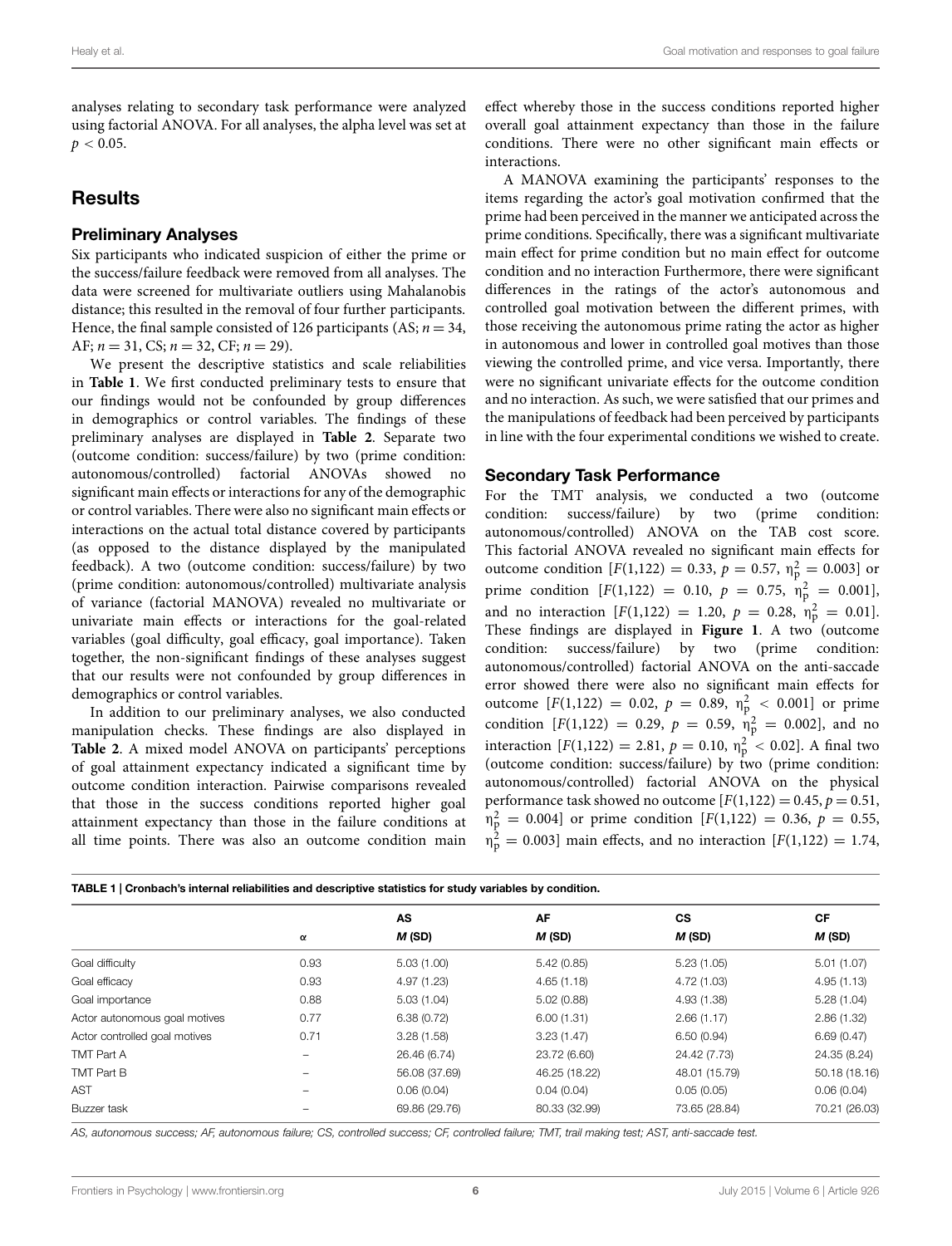<span id="page-6-0"></span>TABLE 2 | Results of analyses of variance (ANOVAs) and multivariate analyses of variance (MANOVAs) conducted as preliminary analyses and manipulation checks.

|                                   | df           | Pillai's V               | F      | р       | $\eta^2$ |
|-----------------------------------|--------------|--------------------------|--------|---------|----------|
| Age                               |              |                          |        |         |          |
| Outcome                           | 1, 122       | $\overline{\phantom{0}}$ | 1.30   | 0.26    | 0.01     |
| Prime                             | 1, 122       |                          | 0.06   | 0.81    | < 0.001  |
| Outcome x Prime                   | 1, 122       | $\overline{\phantom{0}}$ | 3.13   | 0.08    | 0.001    |
|                                   |              |                          |        |         |          |
| Hours of training                 |              |                          | 0.17   |         | 0.01     |
| Outcome                           | 1, 122       |                          |        | 0.68    |          |
| Prime                             | 1, 122       |                          | 0.008  | 0.93    | < 0.001  |
| Outcome x Prime                   | 1, 122       | $\overline{\phantom{0}}$ | 0.01   | 0.91    | < 0.001  |
| Hours of cycling                  |              |                          |        |         |          |
| Outcome                           | 1, 122       | $\overline{\phantom{0}}$ | 2.10   | 0.15    | 0.01     |
| Prime                             | 1, 122       |                          | 0.24   | 0.62    | 0.002    |
| Outcome x Prime                   | 1, 122       | $\overline{\phantom{0}}$ | 0.16   | 0.69    | 0.001    |
| Distance in 2-min cycling trial   |              |                          |        |         |          |
| Outcome                           | 1, 122       |                          | 0.01   | 0.83    | < 0.001  |
| Prime                             | 1, 122       |                          | 0.01   | 0.91    | < 0.001  |
| Outcome x Prime                   | 1, 122       |                          | 3.01   | 0.09    | 0.02     |
| Distance in 8-min cycling trial   |              |                          |        |         |          |
| Outcome                           | 1, 122       |                          | 0.42   | 0.52    | 0.003    |
| Prime                             | 1, 122       |                          | 0.07   | 0.80    | 0.001    |
| Outcome x Prime                   | 1, 122       | $\overline{\phantom{0}}$ | 2.08   | 0.15    | 0.02     |
| Goal-related variables            |              |                          |        |         |          |
| Multivariate effects              |              |                          |        |         |          |
|                                   |              |                          |        |         |          |
| Outcome                           | 3, 120       | 0.01                     | 0.43   | 0.73    | 0.01     |
| Prime                             | 3, 120       | 0.01                     | 0.40   | 0.75    | 0.01     |
| Outcome x Prime                   | 3, 120       | 0.03                     | 1.12   | 0.34    | 0.03     |
| Goal difficulty                   |              |                          |        |         |          |
| Outcome                           | 1, 122       |                          | 0.77   | 0.38    | 0.006    |
| Prime                             | 1, 122       |                          | 0.61   | 0.44    | 0.005    |
| Outcome x Prime                   | 1, 122       |                          | 2.01   | 0.16    | 0.02     |
| Goal efficacy                     |              |                          |        |         |          |
| Outcome                           | 1, 122       |                          | 0.02   | 0.89    | < 0.001  |
| Prime                             | 1, 122       |                          | 0.05   | 0.83    | < 0.001  |
| Outcome x Prime                   | 1, 122       |                          | 1.88   | 0.17    | 0.02     |
| Goal importance                   |              |                          |        |         |          |
| Outcome                           | 1, 122       |                          | 0.17   | 0.68    | 0.001    |
| Prime                             | 1, 122       |                          | 0.70   | 0.40    | 0.006    |
| Outcome $\times$ Prime            | 1, 122       |                          | 0.87   | 0.35    | 0.007    |
| Goal attainment expectancy        |              |                          |        |         |          |
| Outcome                           | 1, 122       |                          | 50.55  | < 0.001 | 0.29     |
| Prime                             | 1, 122       |                          | 0.32   | 0.58    | 0.003    |
| Outcome $\times$ Time             | 1.71, 208.85 |                          | 72.28  | < 0.001 | 0.37     |
| Prime $\times$ Time               | 1.71, 208.85 | -                        | 0.64   | 0.53    | 0.005    |
|                                   |              |                          |        |         |          |
| Perceptions of actor goal motives |              |                          |        |         |          |
| Multivariate effects              |              |                          |        |         |          |
| Outcome                           | 2, 121       | 0.002                    | 0.13   | 0.88    | 0.002    |
| Prime                             | 2, 121       | 0.79                     | 225.74 | < 0.001 | 0.79     |
| Outcome x Prime                   | 2, 121       | 0.02                     | 1.33   | 0.27    | 0.02     |
| Autonomous goal motives           |              |                          |        |         |          |
| Outcome                           | 1, 122       |                          | 0.19   | 0.67    | 0.002    |
| Prime                             | 1, 122       |                          | 283.41 | < 0.001 | 0.70     |

*(Continued)*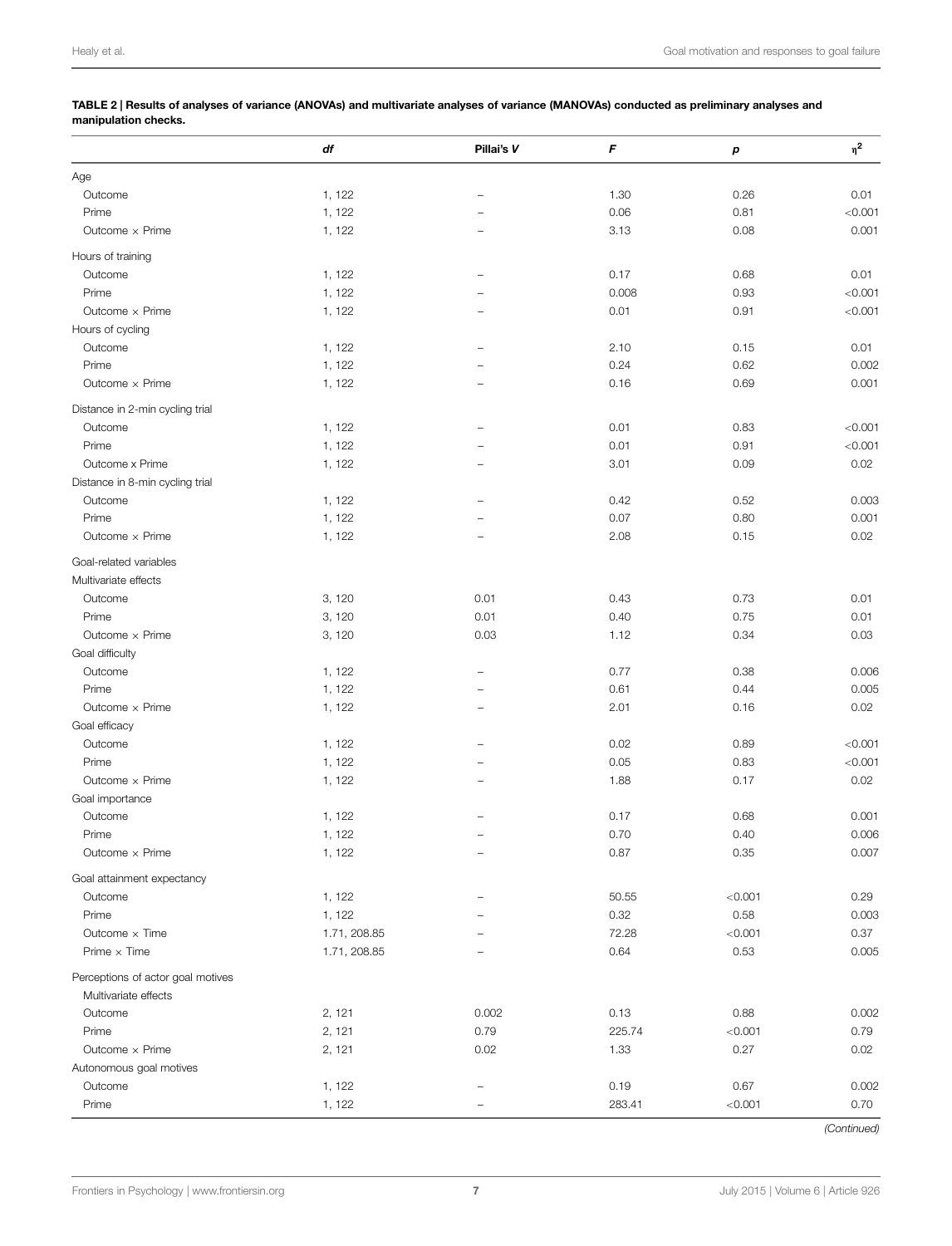#### TABLE 2 | Continued

|                         | df     | Pillai's V               |        | р       |       |
|-------------------------|--------|--------------------------|--------|---------|-------|
| Outcome $\times$ Prime  | 1, 122 |                          | 2.08   | 0.15    | 0.02  |
| Controlled goal motives |        | $\overline{\phantom{a}}$ |        |         |       |
| Outcome                 | 1, 122 | $\overline{\phantom{a}}$ | 0.10   | 0.76    | 0.001 |
| Prime                   | 1, 122 | $\overline{\phantom{0}}$ | 236.10 | < 0.001 | 0.66  |
| Outcome $\times$ Prime  | 1.122  | $\overline{\phantom{a}}$ | 0.31   | 0.58    | 0.003 |



<span id="page-7-0"></span> $p = 0.19$ ,  $\eta_p^2 = 0.01$ ]. The AST and physical performance task findings are displayed in **[Figures 2](#page-8-0)** and **[3](#page-8-0)** respectively.

# **Discussion**

This study sought to investigate the moderating effects of goal motivation on the responses to goal failure. Drawing from the self-regulation (e.g., [Masicampo and Baumeister](#page-10-9), [2011](#page-10-9)) and goal striving (e.g., [Sheldon and Elliot](#page-10-12), [1999\)](#page-10-12) literatures, we hypothesized that under conditions of goal failure there would be an effect of autonomous goal motives on performance in subsequent tasks requiring either executive function or physical movements. Results revealed no support for our hypotheses.

#### [Goal](#page-10-8) [Fa](#page-10-8)ilure and Executive Function

Zeigarnik [\(1927\)](#page-10-8) demonstrated that unfulfilled goals can remain accessible in memory, and therefore can interfere with subsequent tasks. [Masicampo and Baumeister'](#page-10-9)s [\(2011](#page-10-9)) work supported this notion. In view of these findings, we expected that, regardless of goal motives, those in the goal failure condition

would have performed worse in the executive function tasks than those in the goal success condition. We found no support for this. The differences in how we manipulated goal failure might explain why our fi[ndings](#page-10-9) [failed](#page-10-9) [to](#page-10-9) [replicate](#page-10-9) [those](#page-10-9) [of](#page-10-9) Masicampo and Baumeister [\(2011\)](#page-10-9). These authors used predominately cognitive tasks to induce an unfulfilled goal; that is a goal which has yet to be achieved. In contrast, within our work we used a physical task where participants experienced failure (or success) in their goal pursuit. It is therefore plausible that when goals are failed, as opposed to not yet being achieved, individuals are left without an opportunity to continue in goal pursuit, and the relevant cognitive processes cease to operate with no impact on posttask executive function. In relation to theoretical perspectives, [Zeigarnik](#page-10-8) [\(1927\)](#page-10-8) showed that when goals are achieved they cease to occupy cognitive resources. Our results suggest that the same applies when goals are failed, in that there is no impact on executive functions. It may be worthwhile for future research to further explore the consequences of goal failure, goal achievement and unfulfilled goals in relation to secondary tasks requiring executive function.

A further explanation for our null finding is the fact that we used a physical task as our initial goal trial. It may be that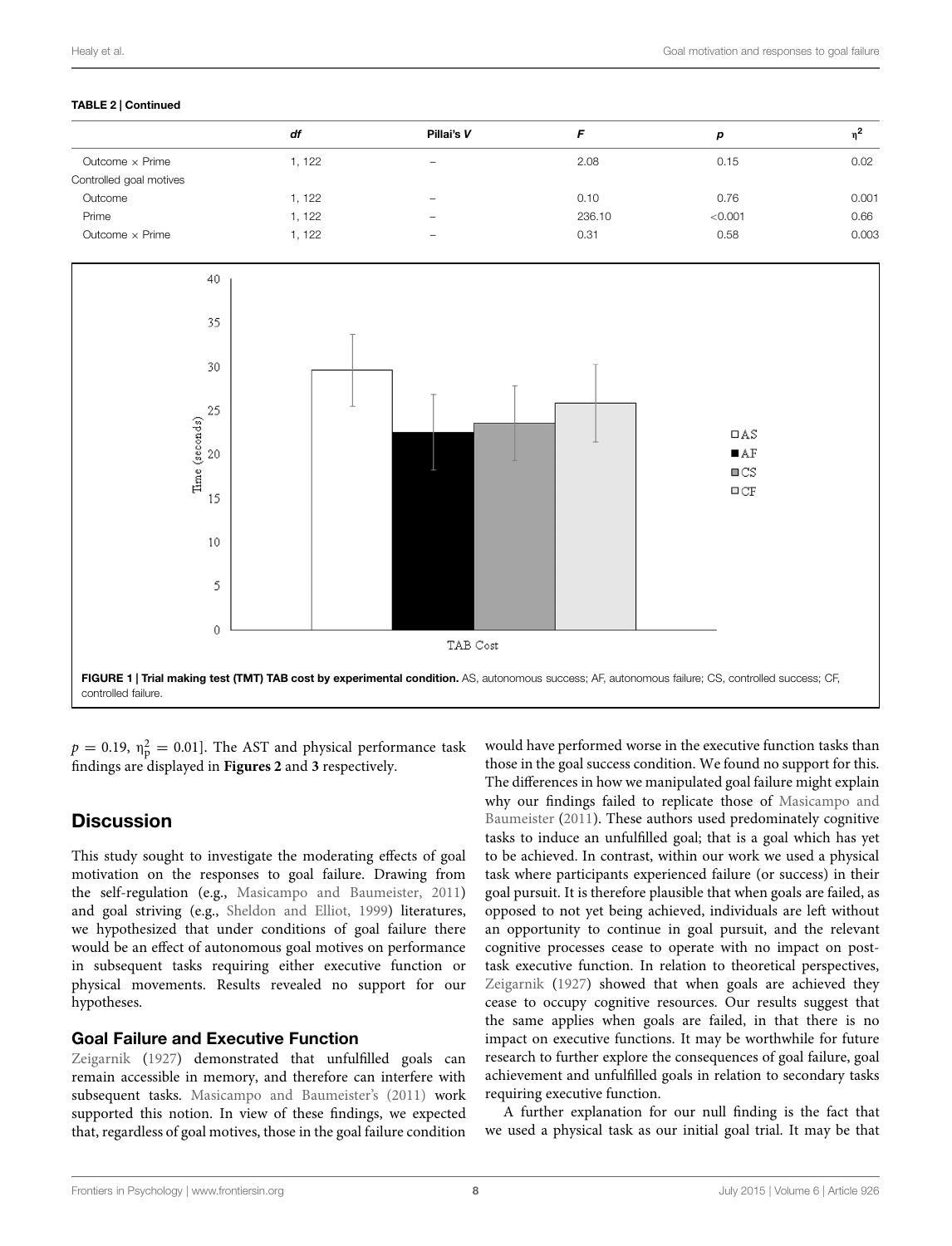

<span id="page-8-0"></span>the acute exercise performed by participants had an impact on their ability to perform the subsequent tasks. A recent metaanalysis which examined the relationship between exercise and cognitive function showed a small but significant improvement in cognitive function following acute exercise [\(Lambourne](#page-10-24) and Tomporowski, [2010\)](#page-10-24). While this meta-analysis did not exclusively look at executive function, it may be that the positive impact of exercise in the present study masks the effect of goal failure on the subsequent executive function tasks.

Furthermore, bouts of moderate intensity exercise lasting less than 10 min have been shown to have a positive effect on executive function in healthy adults [\(Chang et al., 2012\)](#page-9-6). Future studies which wish to explore the impact of unfulfilled or failed goals within a sporting environment may wish to consider using tasks which are not physically exerting or use different exercise durations. For example, goal failure could be manipulated using a discrete skill such as a golf tee shot, and the subsequent impact on related motor skills (e.g., golf putting) and executive function could be tested without the confounding effect of acute exercise.

# Goal Motivation, Goal Failure and Subsequent Task Performance

We expected that the effect of goal failure on subsequent task performance would be moderated by the motives underpinning goal striving. Based on previous literature, we expected that those primed with autonomous (as opposed to controlled) goal motives to either have poorer performance (due to higher levels of goal tenacity; [Masicampo and Baumeister, 2011\)](#page-10-9) or greater performance on the subsequent tasks (due to their ability to reengage in alternative goals; [Ntoumanis et al., 2014b\)](#page-10-6). Our findings offered no support for either hypothesis, as there were no significant differences in subsequent task performance between any of the experimental groups. To the best of our knowledge, the present study was the first to employ goal motivation priming in relation to post-task performance. Previous studies have found a beneficial effect of primed autonomous goal motives in relation to in-task persistence [\(Ntoumanis et al.](#page-10-14), [2014a\)](#page-10-14). Therefore, it is possible that the impact of goal motivation priming following task completion is not as strong as the effect during goal striving. The primes were administered immediately prior to the cycling trial, so it may be that their effect had dissipated by the time of

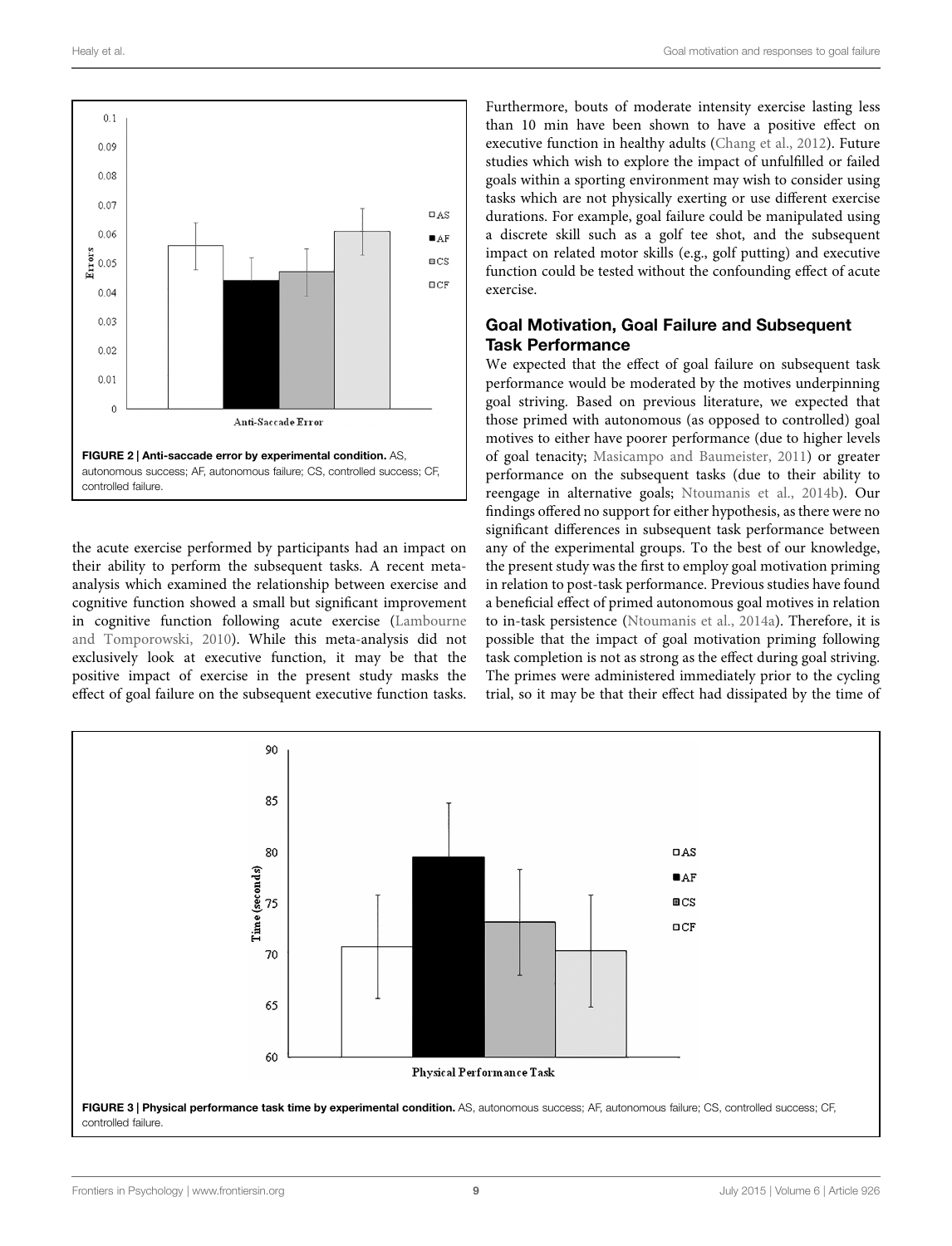the subsequent trials. In future research, it may be worthwhile re-priming participants prior to the secondary tasks.

#### Limitations and Future Research Directions

While the design of the study has several strengths, such as the experimental manipulation of goal motives and goal attainment, and inclusion of both self-report and objective measures, there are also limitations which should be acknowledged. It is possible that the number of tasks involved in the study overloaded the participants. As such, it may be more appropriate for future studies to focus on only one measure of secondary task performance. Further to this, we only manipulated goal motivation for the initial trial. Given that the length of time a priming effect lasts is dependent on the strength of the primi[ng](#page-9-5) [manipulation](#page-9-5) [\(Higgins et al., 1985](#page-10-25)[;](#page-9-5) Bargh and Chartrand, [2000\)](#page-9-5), it may be that the effect of the manipulated motivation diminished following the cycling trial leading to no effects on the subsequent executive function and physical tasks. Our manipulation checks did show that participants could accurately report the actor's motivation in their respective condition, however, it may be that the motivational strength of the primes had diminished when participants were performing the secondary tasks. It may be worthwhile for future research to consider using an additional related prime for the subsequent tasks in order to retain the motivational impact of such methods.

A further limitation of our work is the lack of clear reengagement opportunities. In a study examining motivation and goal disengagement/reengagement by [Ntoumanis et al.](#page-10-6) [\(2014b](#page-10-6)), the secondary task used was a reengagement opportunity which led to the same higher order goal as the initial goal trial. This reflected [Carver and Scheier](#page-9-0)'s [\(2003\)](#page-9-0) suggestion that reengagement in an alternative goal which leads to the same higher order goal as the initial goal can have positive psychological and behavioral outcomes. Our secondary tasks were not as clearly related to each other as those used by [Ntoumanis et al.](#page-10-6) [\(2014b](#page-10-6)).

Given that this was, to the best of our knowledge, the first study to investigate the cognitive responses to goal failure, it is important that future research continues to explore the impact of failed (as opposed to unfulfilled) goals on executive function. There are several areas which may be explored in future research. The most obvious is to address the aforementioned limitations in the current design. It could also involve using an initial goal

## References

- <span id="page-9-7"></span>Bakker, M., Van Dijk, A., and Wicherts, J. M. (2012). The rules of the game called psychological science. *Perspect. Psychol. Sci.* 7, 543–554. doi: 10.1177/1745691612459060
- <span id="page-9-5"></span>Bargh, J. A., and Chartrand, T. L. (2000). "Studying the mind in the middle: a practical guide to priming and automaticity research," in *Handbook of Research Methods in Social Psychology*, eds H. Reis and C. Judd (New York, NY: Cambridge University Press), 253–285.
- <span id="page-9-0"></span>Carver, C. S., and Scheier, M. F. (2003). "Three human strengths," in *A Psychology of Human Strengths: Fundamental Questions and Future Directions for a Positive Psychology*, eds L. G. Aspinwall and U. M. Staudinger (Washington, DC: American Psychological Association), 87–102. doi: 10.1037/10566-007

task which is less physically exerting. It may also be worthwhile to examine how personal goal motives (independently or in conjunction with primed goal motives) impact on responses to goal failure. Future research could also explore how the failure to achieve goals in one important life domain (such as sport) can impact goal pursuit in another domain (such as education or work). The reality of life is that we are continually working toward multiple goals within and across domains [\(Louro et al.](#page-10-26), [2007\)](#page-10-26). As such, it is important that research identifies factors which allow optimal goal striving within and across different contexts, particularly when failure is realized in an important life domain. Finally, if exercise improves executive functioning, and if goal failure harms executive functioning, our null findings might suggest that exercise could be a protective factor for executive functioning against goal failure. However, given that this was not the primary aim of the present study it would be worthwhile designing studies specifically to test this suggestion in future research.

## Conclusion

To conclude, the present investigation found no support for hypothesized moderating role of goal motivation in the responses to goal failure. Despite this, we feel that our study is potentially important as the psychological literature is dominated by studies with significant findings [\(Bakker et al.](#page-9-7), [2012](#page-9-7)). Recent papers [\(Maner](#page-10-27), [2014\)](#page-10-27) have highlighted the importance of publishing null findings, particularly where studies fail to replicate existing findings, in order to allow for more comprehensive and balanced future meta-analyses. Our study highlights the need for additional experimental investigations into how the motivation underpinning goal striving may (or may not) relate to how individuals react and adapt when they experience failure in pursuit of important goals.

## Acknowledgments

The research in this manuscript was conducted when all authors were affiliated with the University of Birmingham and was supported by a Ph.D. studentship awarded to the institution from the Economic and Social Research Council (Award No: ES/J50001X/1).

- <span id="page-9-6"></span>Chang, Y. K., Labban, J. D., Gapin, J. I., and Etnier, J. L. (2012). The effects of acute exercise on cognitive performance: a meta-analysis. *Brain Res.* 1453, 87–101. doi: 10.1016/j.brainres.2012.02.068
- <span id="page-9-2"></span>Deci, E. L., and Ryan, R. M. (1985). *Intrinsic Motivation and Self-Determination in Human Behavior*. New York, NY: Plenum Publishing Co. doi: 10.1007/978-1- 4899-2271-7
- <span id="page-9-3"></span>Deci, E. L., and Ryan, R. M. (2000). The "what" and "why" of goal pursuits: human needs and the self-determination of behavior. *Psychol. Inq.* 11, 227–268. doi: 10.1207/s15327965pli1104\_01
- <span id="page-9-4"></span>Ekkekakis, P. (2003). Pleasure and displeasure from the body: perspectives from exercise. *Cogn. Emot.* 17, 213–239. doi: 10.1080/02699930244000282
- <span id="page-9-1"></span>Etnier, J. L., and Chang, Y. K. (2009). The effect of physical activity on executive function: a brief commentary on definitions, measurement